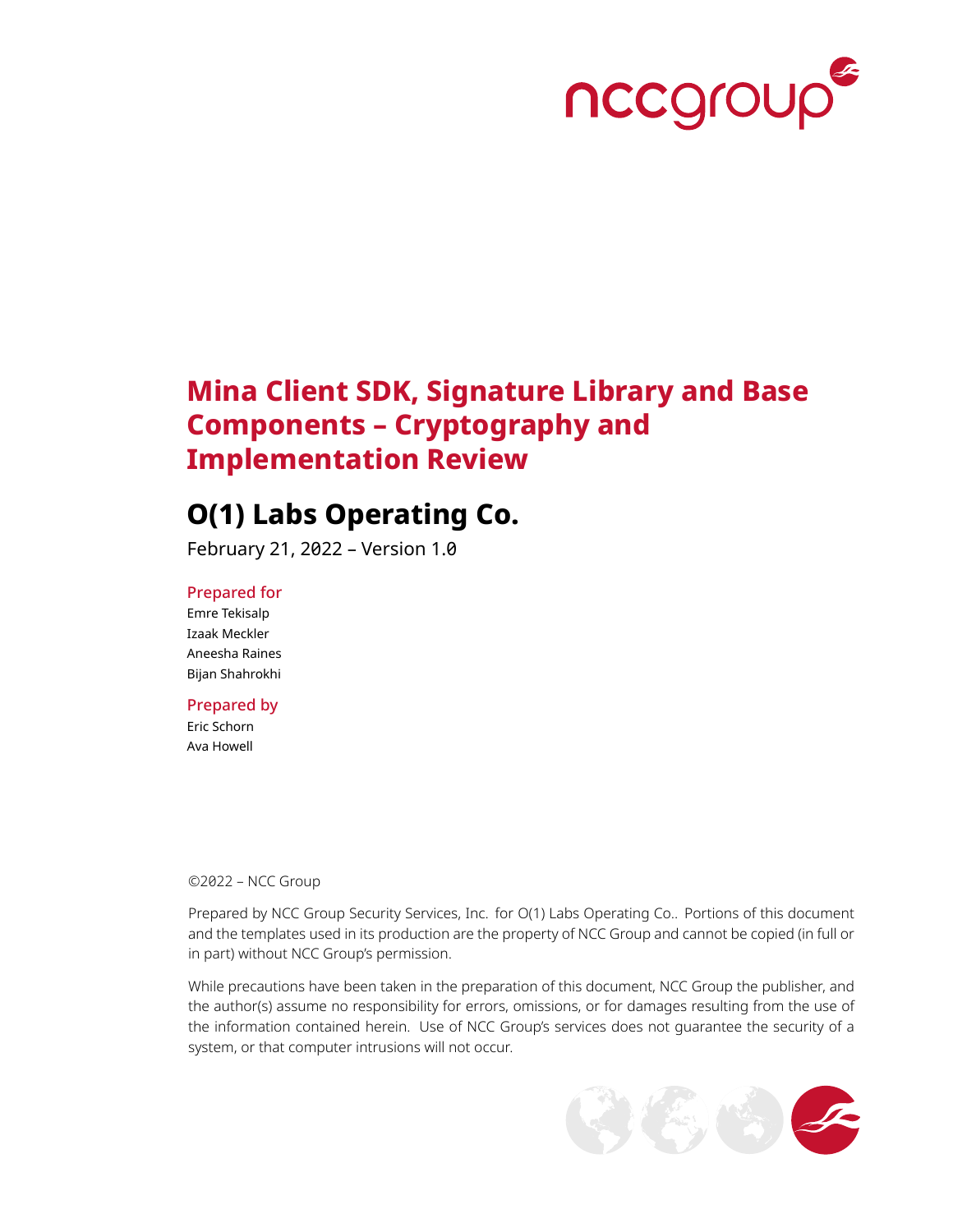# **Executive Summary**



# **Synopsis**

During October 2021, O(1) Labs engaged NCC Group's Cryptography Services team to conduct a cryptography and implementation review of selected components within the main source code repository for the Mina project. Mina implements a cryptocurrency with a lightweight and constant-sized blockchain, where the code is primarily written in OCaml. The selected components involved the client SDK, private/public key functionality, Schnorr signature logic and several other related functions. Full access to source code was provided with support over Discord, and two consultants delivered the engagement with eight person-days of effort.

## **Scope**

The project scope centered around the main [Mina repository commit](https://github.com/MinaProtocol/mina/tree/a1d868f303b88e4d28faeddcd76e95314d978332) a1d868f and included three central elements and supporting documentation:

- client sdk
- src/app/client\_sdk/\*
- mina\_base
	- src/lib/mina\_base/signed\_command\_payload.ml
	- src/lib/mina\_base/signed\_command.ml
- Documentation from within the repository and also at:
	- <https://docs.minaprotocol.com/en>
	- <https://eprint.iacr.org/2020/352>
- signature lib
	- src/nonconsensus/signature\_lib/private\_key.ml
	- src/nonconsensus/signature\_lib/schnorr.ml
	- src/nonconsensus/signature\_lib/public\_key.ml
	- src/nonconsensus/rosetta\_coding/coding.ml
	- src/nonconsensus/snark\_params/snark\_params\_n onconsensus.ml

The source code files are considered the 'entry points' and execution flow was traced throughout the repository.

### **Limitations**

While the in-scope functionality lies within a much larger system context, good coverage was achieved over all in-scope material. Execution flow was traced through the client\_sdk JavaScript code, but no other non-OCaml paths (e.g. Rust, Go or C).

## **Key Findings**

The in-scope code was carefully architected, conservatively implemented, and generally exhibited a high degree of quality. However, the review did uncover a set of common application flaws involving:

- Incomplete Bounds Checking on Random Private Key: The code may not detect randomness sourced from a broken, intermittently failing or low-entropy random generator, and cannot generate a very small proportion of legal private key values.
- Missing Private Key Validation: The code may allow multiple base58check encoded private keys to map to the same decoded value which risks confusion, downstream malleability and/or interoperability issues.
- Missing Bounds Validation of Signature Values: The code may allow multiple signatures to be successfully verified against the same message, and thus lead to malleability concerns.
- Outdated Dependencies and Build Warnings: The code may allow an attacker to identify and utilize vulnerabilities in outdated dependencies to exploit the application.

As can be seen above, the majority of identified issues involved input validation. Note that the documentation (and testing) did not prominently specify detailed encoding formats or constraints.

## **Strategic Recommendations**

NCC Group recommends addressing the findings from this engagement and prioritizing several aspects of future development as follows:

- Precisely define and prominently document exact encoding formats and constraints.
- Review opportunities for input validation and implement aggressive reject policies.
- Develop additional test cases to include negative code paths, particularly around input validation.

An ongoing program of incremental-testing of incremental-implementation will support a robust code base.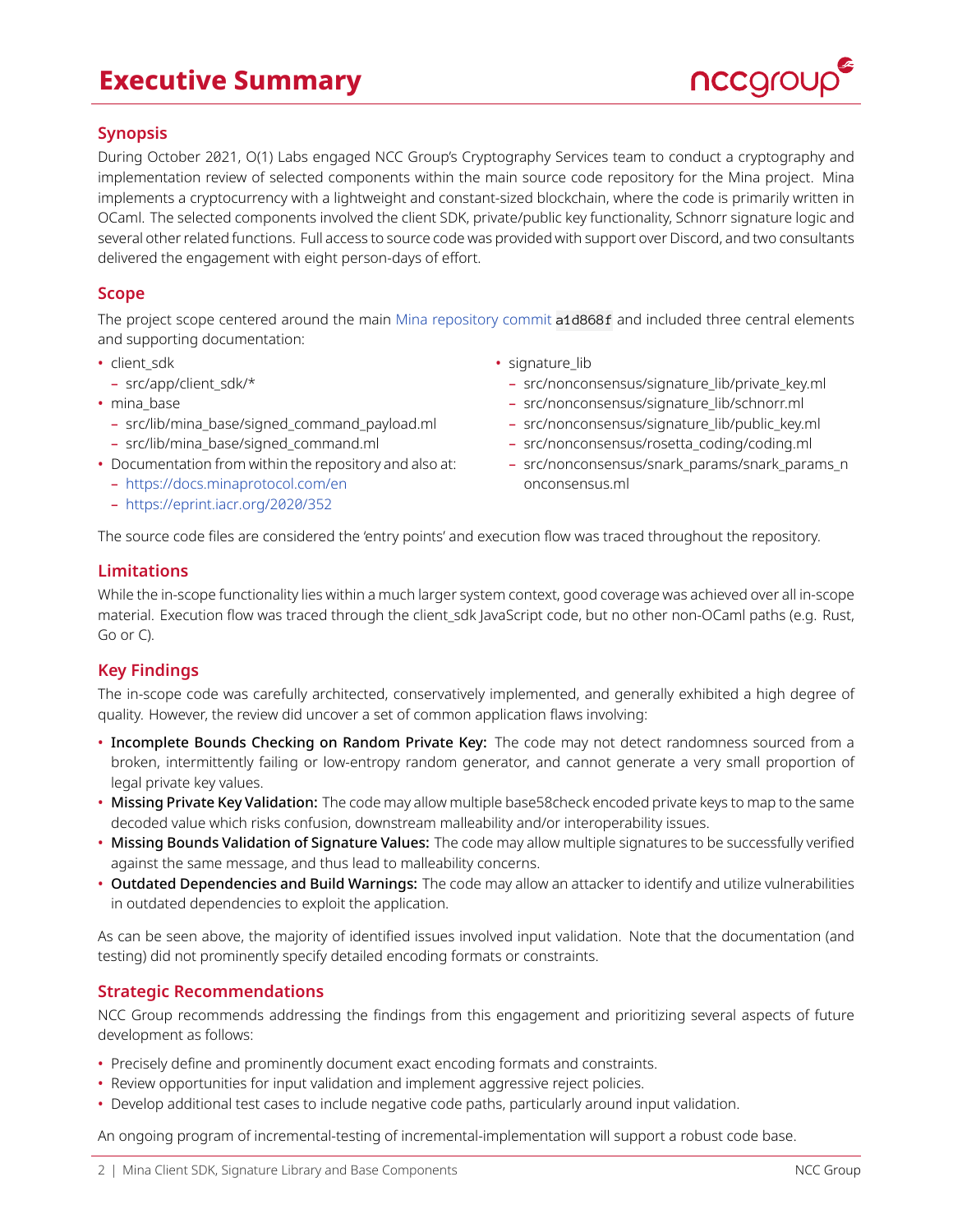# **Dashboard**



| <b>Target Metadata</b> |                                                    | <b>Engagement Data</b> |                             |  |
|------------------------|----------------------------------------------------|------------------------|-----------------------------|--|
| Name                   | Mina Repository                                    | Type                   | Code Review                 |  |
| Type                   | Selected components in/around client<br><b>SDK</b> | Method                 | Manual source code analysis |  |
| Platforms              | Ocaml with C/Rust bindings                         | Dates                  | 2021-10-11 to 2021-10-15    |  |
| Environment            | Testing                                            | Consultants            | 2                           |  |
|                        |                                                    | Level of Effort        | 8 person-days               |  |

# **Targets**

Commit **a1d868f** of **<https://github.com/MinaProtocol/mina>**

## **Finding Breakdown**

| -                         |           |
|---------------------------|-----------|
| Critical issues           | 0         |
| High issues               | 0         |
| Medium issues             |           |
| Low issues                | 3         |
| Informational issues      |           |
| <b>Total issues</b>       | 6         |
| <b>Category Breakdown</b> |           |
| Caintearanhy              | $\Lambda$ |

| Cryptography    |  |
|-----------------|--|
| Data Validation |  |
| Patching        |  |

**Key** Critical High Medium Low Informational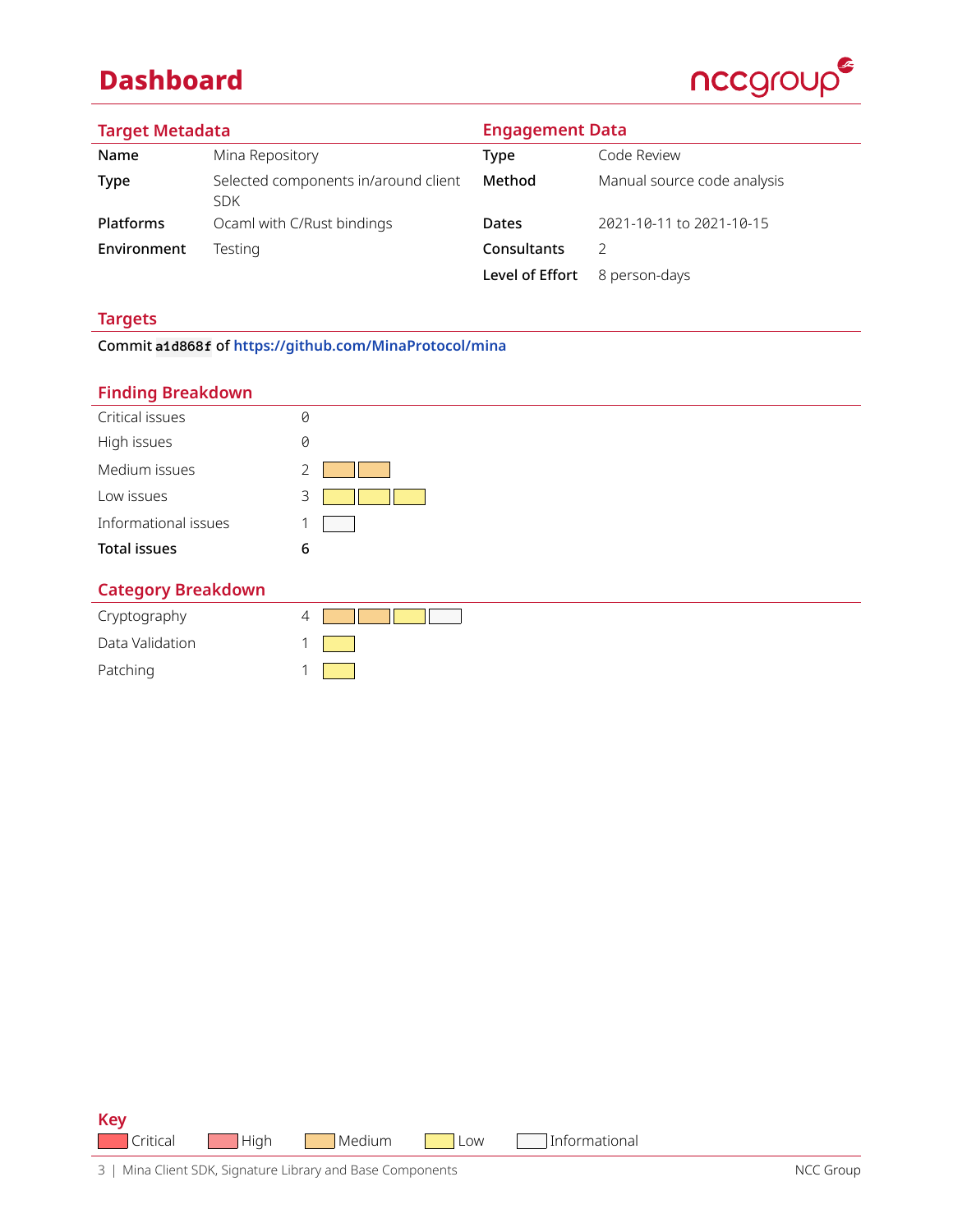# **Table of Findings**



For each finding, NCC Group uses a composite risk score that takes into account the severity of the risk, application's exposure and user population, technical difficulty of exploitation, and other factors. For an explanation of NCC Group's risk rating and finding categorization, see [Appendix A on page 14](#page-13-0).

| Title                                                            | ID  | Risk          |
|------------------------------------------------------------------|-----|---------------|
| Missing Private Key Validation                                   | 002 | Medium        |
| Missing Bounds Validation of Signature Values                    | 004 | Medium        |
| Incomplete Bounds Checking on Random Private Key                 | 001 | Low           |
| Outdated Dependencies and Build Warnings                         | 003 | Low           |
| Issues Involving Unicode, UTF-8/16, ASCII, JavaScript, and Ocaml | 005 | Low           |
| Lack of Domain Separation Tags in Random Oracles                 | 006 | Informational |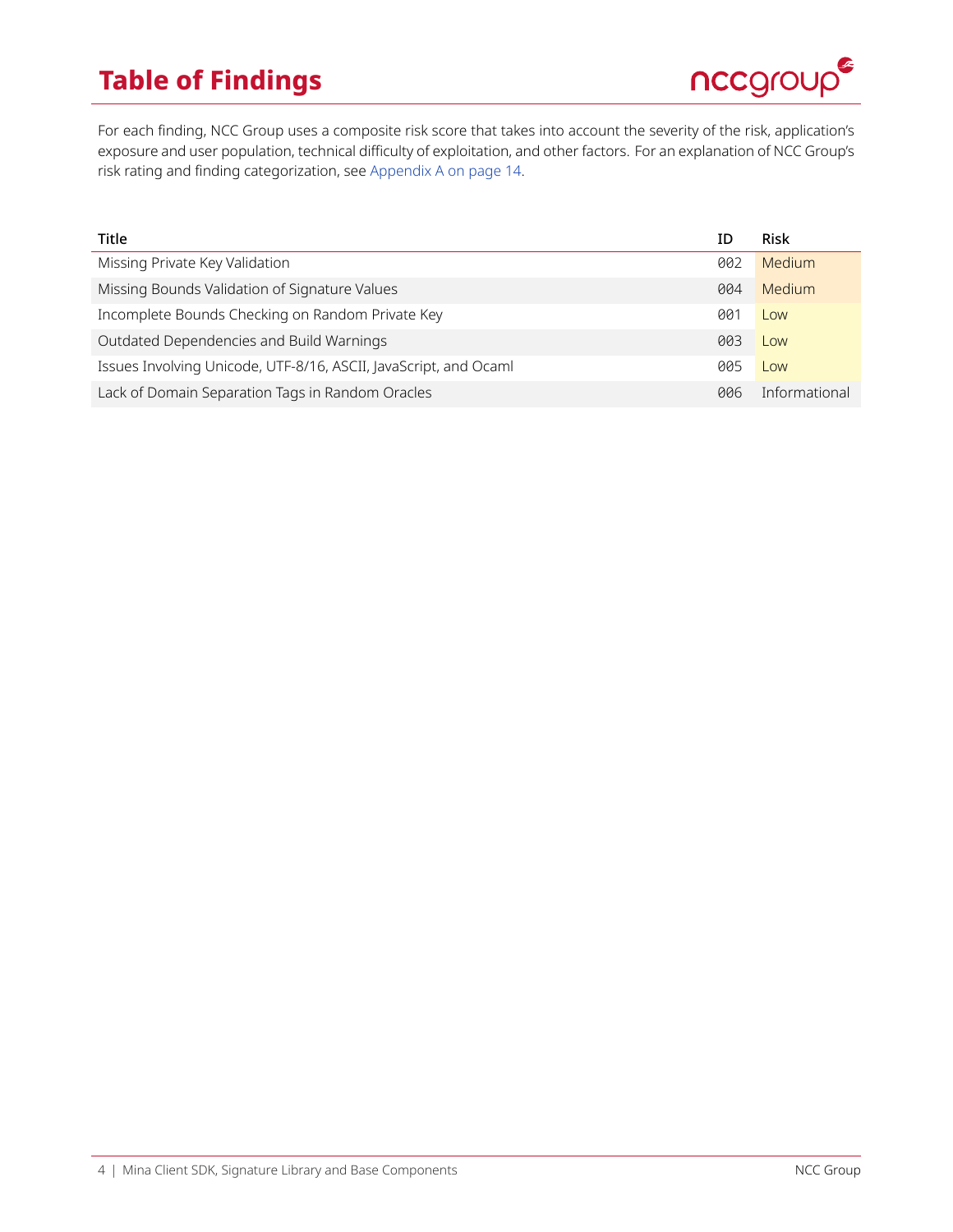# <span id="page-4-0"></span>**Finding Details**



|                                                                                                                                              | <b>Finding</b> Missing Private Key Validation                                                                                                                                                                                                                                                                                                                                                                                                                                                                                                                                                                                                                                                                                                                                                                                                                                                                                                                                        |
|----------------------------------------------------------------------------------------------------------------------------------------------|--------------------------------------------------------------------------------------------------------------------------------------------------------------------------------------------------------------------------------------------------------------------------------------------------------------------------------------------------------------------------------------------------------------------------------------------------------------------------------------------------------------------------------------------------------------------------------------------------------------------------------------------------------------------------------------------------------------------------------------------------------------------------------------------------------------------------------------------------------------------------------------------------------------------------------------------------------------------------------------|
|                                                                                                                                              | Risk Medium<br>Impact: Medium, Exploitability: Medium                                                                                                                                                                                                                                                                                                                                                                                                                                                                                                                                                                                                                                                                                                                                                                                                                                                                                                                                |
|                                                                                                                                              | Identifier NCC-E002674-002                                                                                                                                                                                                                                                                                                                                                                                                                                                                                                                                                                                                                                                                                                                                                                                                                                                                                                                                                           |
|                                                                                                                                              | <b>Category</b> Cryptography                                                                                                                                                                                                                                                                                                                                                                                                                                                                                                                                                                                                                                                                                                                                                                                                                                                                                                                                                         |
|                                                                                                                                              | Location • The publicKeyOfPrivateKey method on lines 22-29 of src/app/client_sdk/client_sdk.ml<br>- Within similar functions that consume a base58check encoded private key such as rawP<br>ublicKeyOfPrivateKey, validKeypair, signString, signPayment, signStakeDeleg<br>ation and signRosettaTransaction<br>. The of_base58_check_exn function on lines 131-133 of src/lib/signature_lib/private_key.ml<br>• The decode_exn function on lines 58-81 of src/lib/base58_check/base58_check.ml                                                                                                                                                                                                                                                                                                                                                                                                                                                                                       |
|                                                                                                                                              | Impact Without checking a required base58check encoded string length or constraining the han-<br>dling leading zero values, multiple encoded private keys will map to the same value. This is<br>exacerbated by a missing range check on the decoded value. This may result in confusion,<br>downstream malleability and/or interoperability issues.                                                                                                                                                                                                                                                                                                                                                                                                                                                                                                                                                                                                                                 |
| <b>Description</b>                                                                                                                           | In the context of elliptic curves, private keys are typically a non-zero scalar modulo the curve<br>order. <sup>1</sup> An injective string: key encoding is desired and the correct range must be validated to<br>satisfy downstream assumptions.                                                                                                                                                                                                                                                                                                                                                                                                                                                                                                                                                                                                                                                                                                                                   |
|                                                                                                                                              | The mina source file client_sdk.ml provides the method publicKeyOfPrivateKey imple-<br>mented on lines 22-29 which calculates the public key that corresponds to a supplied private<br>key. Early in the process (line 25), the code utilizes the Private_key.of_base58_check_exn<br>function. This function is implemented in private_key.ml and in turn utilizes Base58_che<br>ck.decode_exn to perform the checked decoding of a base58 string. This latter function is<br>excerpted below.                                                                                                                                                                                                                                                                                                                                                                                                                                                                                       |
| 58<br>59<br>60<br>61<br>62<br>63<br>64<br>65<br>66<br>67<br>68<br>69<br>70<br>71<br>72<br>73<br>74<br>75<br>76<br>77<br>78<br>79<br>80<br>81 | $let decode\_exn s =$<br>let bytes = $Bytes.of\_string s in$<br>$let decoded =$<br>try B58 decode mina_alphabet bytes $\rightarrow$ Bytes to_string<br>with B58 Invalid_base58_character -><br>raise (Invalid_base58_character M.description)<br>in<br>let len = String. length decoded in<br>$(*)$ input must be at least as long as the version byte and checksum $*)$<br>if len < version_len + checksum_len then<br>raise (Invalid_base58_check_length M description) ;<br>$let$ checksum =<br>String sub decoded<br>$\sim$ pos: (String.length decoded - checksum_len)<br>$\sim$ len:checksum_len<br>in<br>$let$ payload =<br>String sub decoded $\sim$ pos:1 $\sim$ len: (len - version_len - checksum_len)<br>in<br>if not (String.equal checksum (compute_checksum payload)) then<br>raise (Invalid_base58_checksum M.description) ;<br>if not (Char.equal decoded. [0] version_byte) then<br>raise (Invalid_base58_version_byte (decoded. [0], M.description)) ;<br>payload |

<span id="page-4-1"></span><sup>1</sup><https://datatracker.ietf.org/doc/html/draft-irtf-cfrg-bls-signature-04#section-2.3>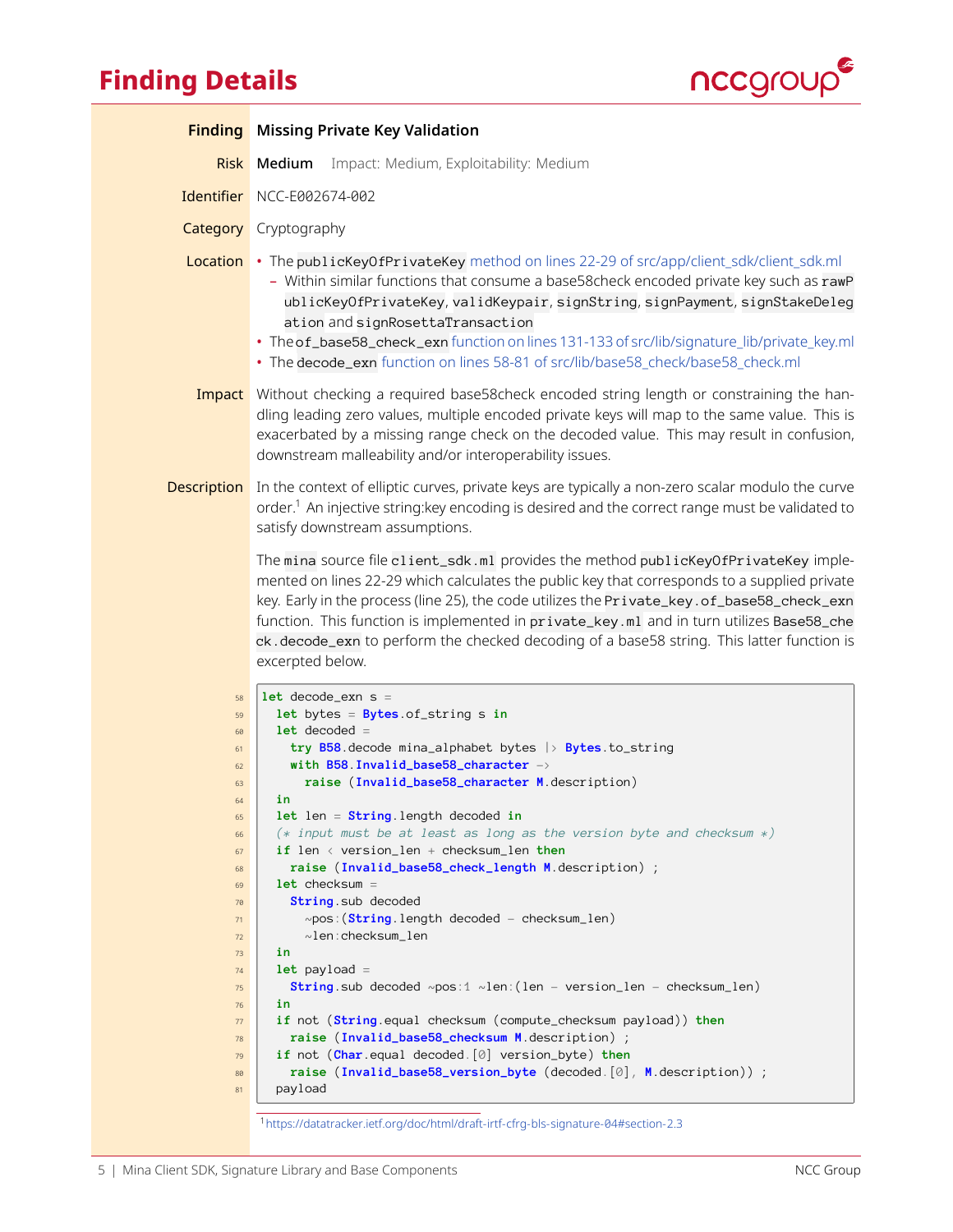

As can be seen above, the code correctly throws exceptions for invalid characters on line 63, a string shorter than (effectively) 5 on line 68, a bad checksum on line 78, and a bad version byte on line 80.

However, the expected string length of an encoded public key is not specified nor checked. Note that leading zeros (which are encoded as 1s) have no special handling logic regarding occurrence or repetition. These statements also apply to the described enclosing code. As a result, many different base58check encoded strings will decode to exactly the same private key numeric value.

In addition, there is no bounds checking performed to ensure the private key lies within the  $[1, r-1]$  (inclusive) range where r is the related curve order. This may indeed be happening within the code behind the C/Rust bindings, but this would be obscure and extremely brittle. While the (sibling) encoding process has a concept of max\_encodable\_length the decoding process does not. Thus, if there is no downstream reduction taking place, an (egregiously) oversized string may cause excess resource consumption during decoding or during subsequent arithmetic operations.

Recommendation Validate an exact required string length or disallow leading zeros. In the latter case, set and validate a maximum input string length.

Validate that the private key lies within  $\begin{bmatrix} 1 & r-1 \end{bmatrix}$  inclusive.

The fix should likely reside within the of\_base58\_check\_exn function implemented within private\_key.ml to cover all the 'entry' points in the first noted location above.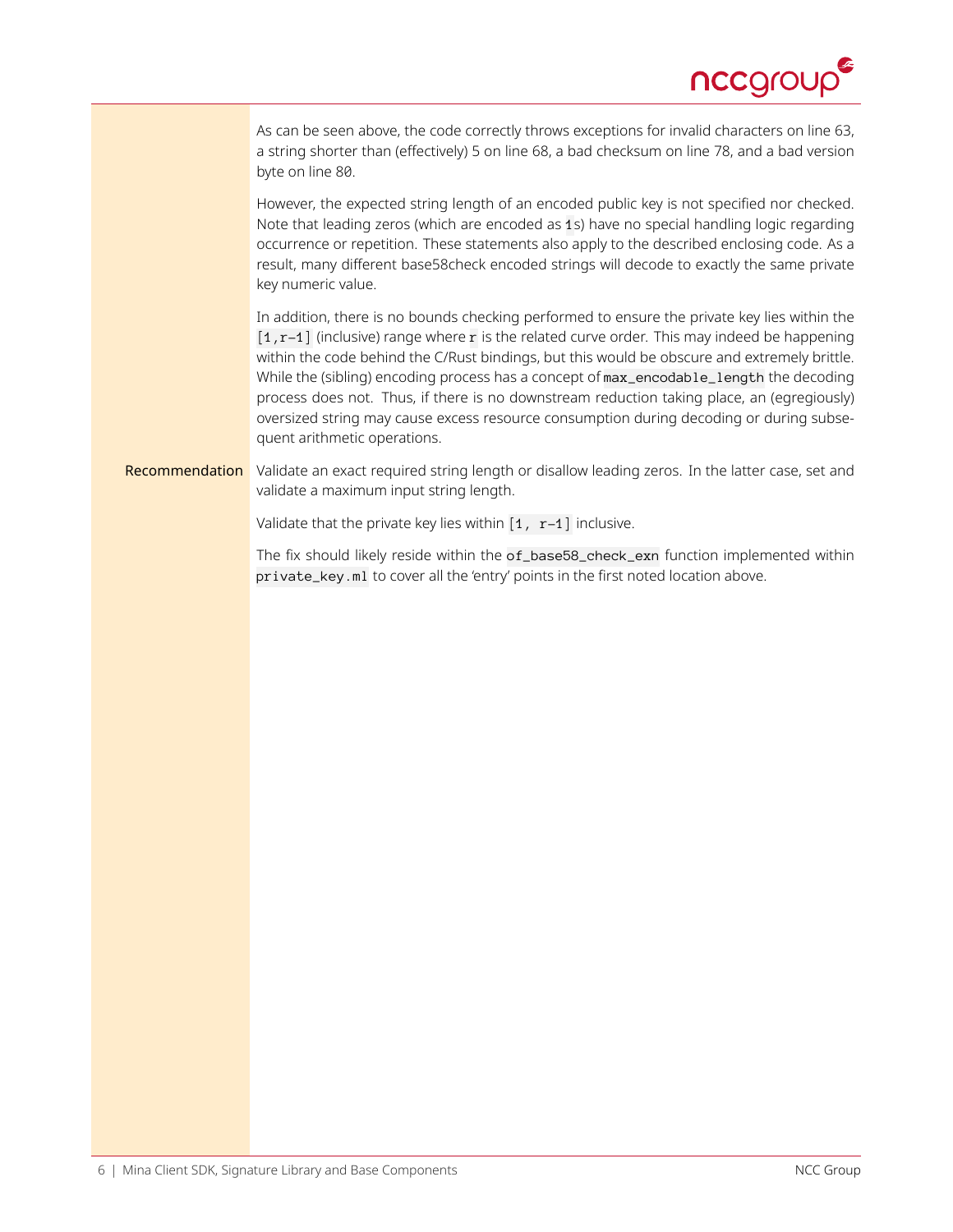

<span id="page-6-1"></span><span id="page-6-0"></span>

| <b>Finding</b>                                                                                                                    | Missing Bounds Validation of Signature Values                                                                                                                                                                                                                                                                                                                                                                                                                                                                                                                                                                                                                                       |  |  |  |
|-----------------------------------------------------------------------------------------------------------------------------------|-------------------------------------------------------------------------------------------------------------------------------------------------------------------------------------------------------------------------------------------------------------------------------------------------------------------------------------------------------------------------------------------------------------------------------------------------------------------------------------------------------------------------------------------------------------------------------------------------------------------------------------------------------------------------------------|--|--|--|
| <b>Risk</b>                                                                                                                       | Impact: Medium, Exploitability: High<br>Medium                                                                                                                                                                                                                                                                                                                                                                                                                                                                                                                                                                                                                                      |  |  |  |
|                                                                                                                                   | Identifier NCC-E002674-004                                                                                                                                                                                                                                                                                                                                                                                                                                                                                                                                                                                                                                                          |  |  |  |
|                                                                                                                                   | <b>Category</b> Cryptography                                                                                                                                                                                                                                                                                                                                                                                                                                                                                                                                                                                                                                                        |  |  |  |
| Location                                                                                                                          | The verify function on lines 227-245 of src/lib/signature_lib/schnorr.ml                                                                                                                                                                                                                                                                                                                                                                                                                                                                                                                                                                                                            |  |  |  |
| Impact                                                                                                                            | A missing check on the bounds of the r and s signature values may allow multiple signatures<br>to be successfully verified against the same message, and thus lead to malleability concerns.                                                                                                                                                                                                                                                                                                                                                                                                                                                                                        |  |  |  |
| <b>Description</b>                                                                                                                | Schnorr signatures typically consist of an r integer within the $[0, p-1]$ (inclusive) range and<br>an s integer within the $[0, n-1]$ (inclusive) range, where p is the field characteristic and n is<br>the curve order. <sup>2</sup> The values must be validated to lie within their relevant range to prevent<br>malleability issues, e.g., downstream logic may/will calculate the same result for $s \cdot G$ given<br>both s and s+n.                                                                                                                                                                                                                                       |  |  |  |
|                                                                                                                                   | The verify function implemented in schnorr.ml is excerpted below. The r and s parameters<br>can be seen in the function declaration on line 227, a hashing mode selection takes place<br>within a match clause over lines 231-237, and the r parameter is provided directly to the hash<br>function on line 239 without having its value validated. The scenario for the s parameter is<br>similar with the calculation of $s \cdot G$ highlighted on line 240.                                                                                                                                                                                                                     |  |  |  |
| 227<br>228<br>229<br>230<br>231<br>232<br>233<br>234<br>235<br>236<br>237<br>238<br>239<br>240<br>241<br>242<br>243<br>244<br>245 | let verify ?signature_kind $((r, s) :$ Signature.t) (pk : Public_key.t)<br>$(m : Message.t) =$<br>$let$ hash =<br>let open Mina_signature_kind in<br>match signature_kind with<br>$ $ None $-\rangle$<br>Message.hash<br>$\vert$ Some Mainnet $\rightarrow$<br>Message hash_for_mainnet<br>$\vert$ Some Testnet $\rightarrow$<br>Message hash_for_testnet<br>in<br>let $e = hash \sim public\_key:pk \sim r \text{ m in}$<br>let $r\_pt = Curve.(scale one s + negate (scale pk e)) in$<br>match Curve.to_affine_exn r_pt with<br>$\mid$ rx, ry $\rightarrow$<br>is_even ry && Field equal rx r<br>exception $ \rightarrow$<br>false                                                |  |  |  |
| Recommendation                                                                                                                    | Note that the encoding of s and r is sufficient to include multiples of the Pasta field charac-<br>teristic and curve order values. Thus, all signatures become malleable. For completeness, a<br>brief technical exchange took place over Slack that included the following note:<br>@ihm: Ok- just checked. In the js build no bounds checks are performed but all<br>arithmetic operations still function correctly<br>Validate that r lies within $[0, p-1]$ (inclusive) and s lies within $[0, n-1]$ (inclusive), where p<br>is the field characteristic and n is the curve order.<br><sup>2</sup> https://github.com/bitcoin/bips/blob/master/bip-0340.mediawiki#Verification |  |  |  |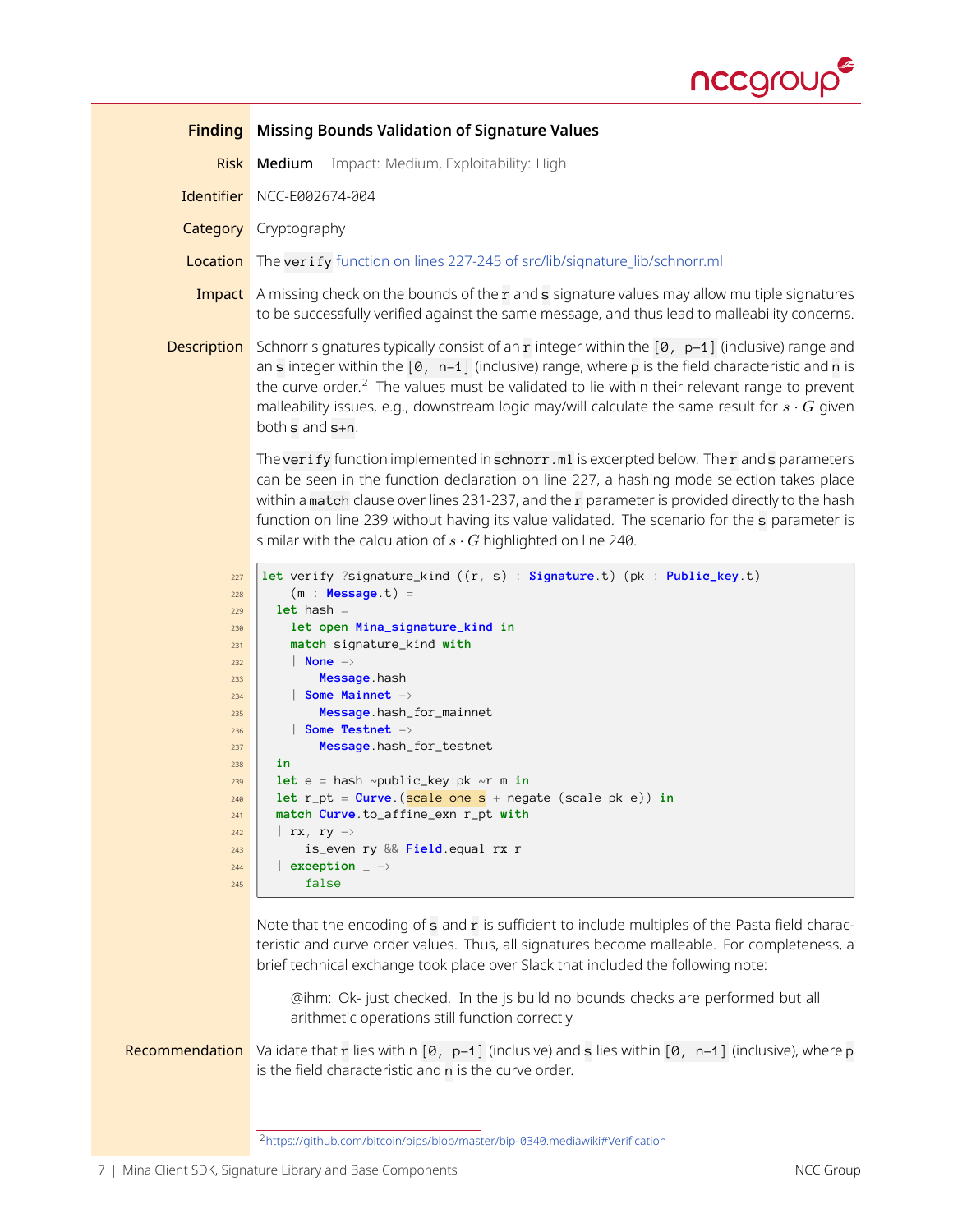

<span id="page-7-0"></span>

|                                                                                                                                                                    | <b>Finding</b> Incomplete Bounds Checking on Random Private Key                                                                                                                                                                                                                                                                                                                                                                                                                                                                                                                                                                                                                                                                                                                                                    |
|--------------------------------------------------------------------------------------------------------------------------------------------------------------------|--------------------------------------------------------------------------------------------------------------------------------------------------------------------------------------------------------------------------------------------------------------------------------------------------------------------------------------------------------------------------------------------------------------------------------------------------------------------------------------------------------------------------------------------------------------------------------------------------------------------------------------------------------------------------------------------------------------------------------------------------------------------------------------------------------------------|
| <b>Risk Low</b>                                                                                                                                                    | Impact: Medium, Exploitability: Low                                                                                                                                                                                                                                                                                                                                                                                                                                                                                                                                                                                                                                                                                                                                                                                |
|                                                                                                                                                                    | Identifier NCC-E002674-001                                                                                                                                                                                                                                                                                                                                                                                                                                                                                                                                                                                                                                                                                                                                                                                         |
|                                                                                                                                                                    | <b>Category</b> Cryptography                                                                                                                                                                                                                                                                                                                                                                                                                                                                                                                                                                                                                                                                                                                                                                                       |
| Location                                                                                                                                                           | • The genKeys method on lines 32-40 of src/app/client_sdk/client_sdk.ml<br>• The create function on lines 77-114 of src/lib/signature_lib/private_key.ml                                                                                                                                                                                                                                                                                                                                                                                                                                                                                                                                                                                                                                                           |
|                                                                                                                                                                    | Impact A random and typically illegal private key of all zeros, which may be sourced from a broken,<br>intermittently failing or low-entropy random generator, will not be detected. Further, a very<br>small proportion of private key values are not reachable.                                                                                                                                                                                                                                                                                                                                                                                                                                                                                                                                                  |
|                                                                                                                                                                    | <b>Description</b> In the context of elliptic curves, private keys are typically a non-zero scalar modulo the curve<br>order. <sup>3</sup> The correct range must be validated to satisfy downstream assumptions.                                                                                                                                                                                                                                                                                                                                                                                                                                                                                                                                                                                                  |
|                                                                                                                                                                    | The mina source file client_sdk.ml provides the method genKeys implemented on lines<br>32-40 which generates a new private key along with its public key counterpart. The process<br>begins with a call to the create function implemented on lines 77-114 of private_key.ml<br>as excerpted below.                                                                                                                                                                                                                                                                                                                                                                                                                                                                                                                |
| 77<br>78<br>79<br>80<br>81<br>82<br>83<br>84<br>85<br>86<br>87<br>88<br>89<br>90<br>91<br>92<br>93<br>94<br>95<br>96<br>97<br>98<br>99<br>100<br>101<br>102<br>103 | let create () : $t =$<br>let open Js_of_ocaml in<br>$let random_bytes_32 =$<br>Js Unsafe js_expr<br>${js}$ (function() {<br>var topLevel = (typeof self==='object' && self.self===self && self)    <br>(typeof global === 'object' && global.global === global && global)   <br>this;<br>var $b$ ;<br>if (topLevel.crypto && topLevel.crypto.getRandomValues) {<br>$b = new Unit8Array(32);$<br>topLevel.crypto.getRandomValues(b);<br>$\}$ else {<br>if (typeof require $==$ 'function') {<br>var crypto = require('crypto');<br>if $(!crypto) { }$<br>throw 'random values not available'<br>$\left\{ \right\}$<br>$b =$ crypto.randomBytes(32);<br>$\}$ else $\{$<br>throw 'random values not available'<br>}<br>$\}$<br>var res $=$ $\vert \cdot \vert$ ;<br>for (var i = 0; i < 32; ++i) {<br>res.push(b[i]); |
| 104<br>105<br>106<br>107<br>108<br>109<br>110                                                                                                                      | ł<br>$res[31]$ &= $0x3f$ ;<br>return res;<br>$\}$ ) $ $ js $\}$<br>in<br>let x : int Js.js_array Js.t = Js.Unsafe.fun_call random_bytes_32 $[  ]$ in<br>let byte_undefined () = failwith "byte undefined" in                                                                                                                                                                                                                                                                                                                                                                                                                                                                                                                                                                                                       |

<span id="page-7-1"></span><https://datatracker.ietf.org/doc/html/draft-irtf-cfrg-bls-signature-04#section-2.3>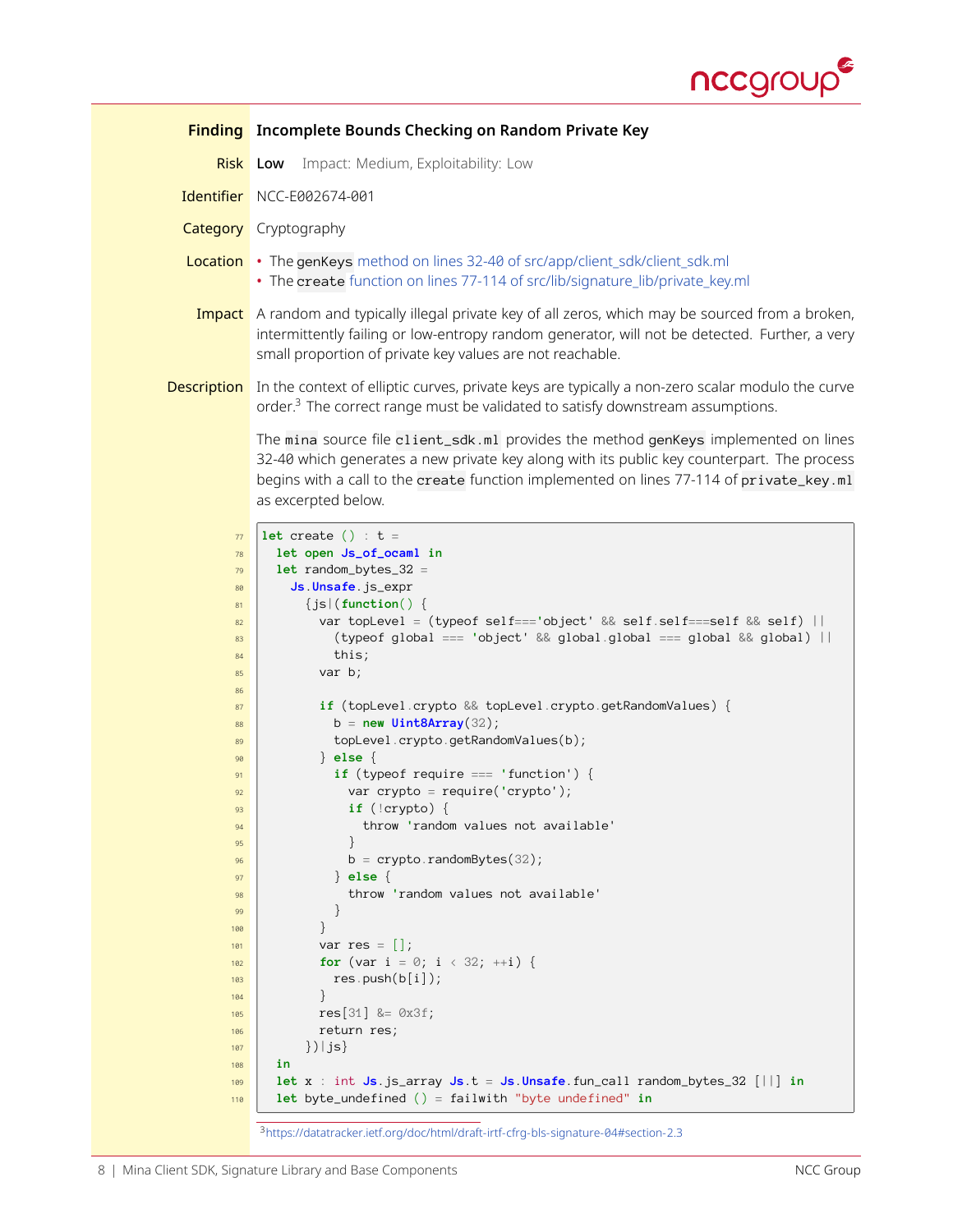



<span id="page-8-1"></span><span id="page-8-0"></span><sup>4</sup><https://arstechnica.com/gadgets/2019/10/how-a-months-old-amd-microcode-bug-destroyed-my-weekend/> <sup>5</sup><https://nvd.nist.gov/vuln/detail/CVE-2020-6616>

<span id="page-8-3"></span><span id="page-8-2"></span><sup>6</sup><https://electriccoin.co/blog/the-pasta-curves-for-halo-2-and-beyond/>

<sup>7</sup><https://csrc.nist.gov/csrc/media/publications/sp/800-90c/draft/documents/draft-sp800-90c.pdf>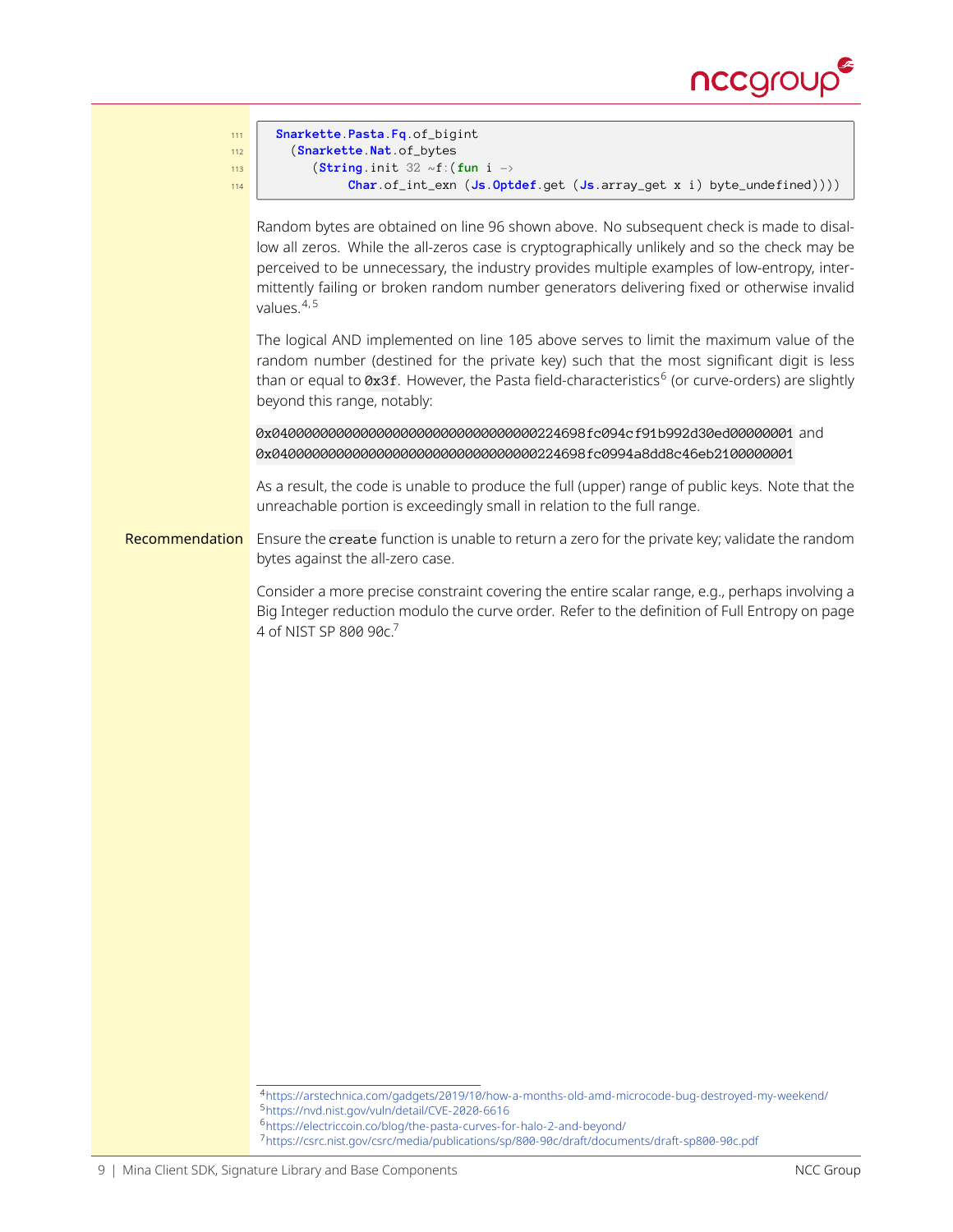

<span id="page-9-6"></span><span id="page-9-5"></span><span id="page-9-4"></span><span id="page-9-3"></span><span id="page-9-2"></span><span id="page-9-1"></span><span id="page-9-0"></span>

|                          | <b>Finding</b> Outdated Dependencies and Build Warnings                                                                                                                                                                                                                                                                                                                                                                                                                                                                                                    |
|--------------------------|------------------------------------------------------------------------------------------------------------------------------------------------------------------------------------------------------------------------------------------------------------------------------------------------------------------------------------------------------------------------------------------------------------------------------------------------------------------------------------------------------------------------------------------------------------|
|                          | Impact: Undetermined, Exploitability: Low<br><b>Risk</b> Low                                                                                                                                                                                                                                                                                                                                                                                                                                                                                               |
|                          | Identifier NCC-E002674-003                                                                                                                                                                                                                                                                                                                                                                                                                                                                                                                                 |
| <b>Category</b> Patching |                                                                                                                                                                                                                                                                                                                                                                                                                                                                                                                                                            |
|                          | Location • src/opam.export<br>· src/app/libp2p_helper/src/go.mod                                                                                                                                                                                                                                                                                                                                                                                                                                                                                           |
|                          | <b>Impact</b> An attacker may attempt to identify and utilize vulnerabilities in outdated dependencies to<br>exploit the application.                                                                                                                                                                                                                                                                                                                                                                                                                      |
| <b>Description</b>       | Using outdated dependencies with discovered vulnerabilities is one of the most common and<br>serious route of application exploitation. Many of the most severe breaches have relied upon<br>exploiting known vulnerabilities in dependencies. <sup>8</sup>                                                                                                                                                                                                                                                                                                |
|                          | While overall dependency inspection is marginally outside of the project scope, the following<br>message was noticed during the initial build process:                                                                                                                                                                                                                                                                                                                                                                                                     |
|                          | \$ opam switch import src/opam.export                                                                                                                                                                                                                                                                                                                                                                                                                                                                                                                      |
|                          | => This package shouldn't be used. Please use conf-libssl.1 or conf-openssl<br>.2 instead.                                                                                                                                                                                                                                                                                                                                                                                                                                                                 |
|                          | A brief sampling of src/opam.export suggests a number of OpenSSL and field related de-<br>pendencies may be outdated, including:                                                                                                                                                                                                                                                                                                                                                                                                                           |
|                          | · async_ssl.v0.13.0<br>• conf-libssl.2<br>· conf-openssl.1<br>· fieldslib.v0.13.0                                                                                                                                                                                                                                                                                                                                                                                                                                                                          |
|                          | In addition, the go . mod file noted above indicates Golang version 1.13. Golang is on a roughly<br>6-month release cycle with the latest version 1.17 delivered in August 2021.9 The interim<br>releases have introduced meaningful changes to the language, tools, runtime and core library,<br>including a command line flag to enable Spectre mitigations. <sup>10</sup> Go Ethereum has disclosed <sup>11</sup><br>a critical DoS-related security vulnerability in Golang versions prior to 1.15.5 <sup>12</sup> and 1.14.12 as<br>CVE-2020-28362.13 |
|                          | Finally, the build process is very complex and produces a large number of warnings. The large<br>amount of output may obscure true issues.                                                                                                                                                                                                                                                                                                                                                                                                                 |
|                          | This finding is reported for completeness and caution.                                                                                                                                                                                                                                                                                                                                                                                                                                                                                                     |
| Recommendation           | Update all project dependencies. Set a periodic gating milestone for reviewing dependencies.                                                                                                                                                                                                                                                                                                                                                                                                                                                               |
|                          | Simplify the build process and aim to minimize the emitted warnings.                                                                                                                                                                                                                                                                                                                                                                                                                                                                                       |
|                          | 8https://arstechnica.com/information-technology/2017/09/massive-equifax-breach-caused-by-failure-to-patch-t<br>wo-month-old-bug/<br><sup>9</sup> https://golang.org/doc/go1.17<br>10https://golang.org/doc/go1.15#compiler<br>11 https://github.com/ethereum/go-ethereum/security/advisories/GHSA-m6gx-rhvj-fh52<br><sup>12</sup> https://groups.google.com/g/golang-announce/c/NpBGTTmKzpM<br>13https://www.cvedetails.com/cve-details.php?cve_id=CVE-2020-28362                                                                                          |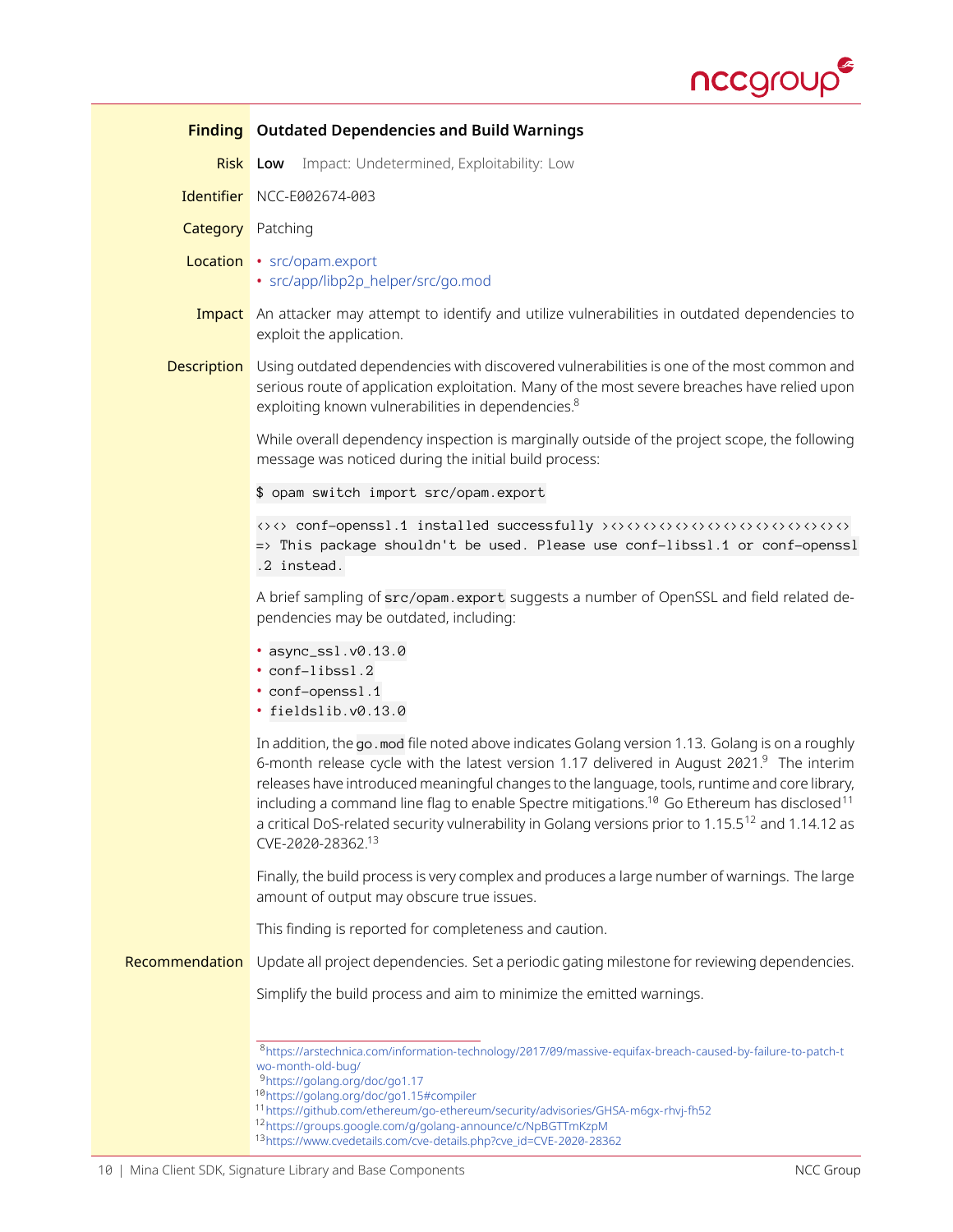

<span id="page-10-0"></span>

|                    | Finding Issues Involving Unicode, UTF-8/16, ASCII, JavaScript, and Ocaml                                                                                                                                                                                                                                                                                                                                                                                                                                                                                                                                                                                                                                                                                                                                                                                                                                                                                                                                        |
|--------------------|-----------------------------------------------------------------------------------------------------------------------------------------------------------------------------------------------------------------------------------------------------------------------------------------------------------------------------------------------------------------------------------------------------------------------------------------------------------------------------------------------------------------------------------------------------------------------------------------------------------------------------------------------------------------------------------------------------------------------------------------------------------------------------------------------------------------------------------------------------------------------------------------------------------------------------------------------------------------------------------------------------------------|
|                    | Impact: Low, Exploitability: Medium<br>Risk Low                                                                                                                                                                                                                                                                                                                                                                                                                                                                                                                                                                                                                                                                                                                                                                                                                                                                                                                                                                 |
|                    | Identifier NCC-E002674-005                                                                                                                                                                                                                                                                                                                                                                                                                                                                                                                                                                                                                                                                                                                                                                                                                                                                                                                                                                                      |
|                    | <b>Category</b> Data Validation                                                                                                                                                                                                                                                                                                                                                                                                                                                                                                                                                                                                                                                                                                                                                                                                                                                                                                                                                                                 |
|                    | Location • Most likely in src/app/client_sdk/client_sdk.ml and src/app/client_sdk/js_util.ml related func-<br>tionality.<br>• For example, the string_bits function on lines 52-54 of src/app/client_sdk/string_sign.ml                                                                                                                                                                                                                                                                                                                                                                                                                                                                                                                                                                                                                                                                                                                                                                                         |
| Impact             | Discontinuities related to Unicode encoding and normalization involving UTF-8/16 as handled<br>by JavaScript and Ocaml can lead to interoperability and string malleability issues.                                                                                                                                                                                                                                                                                                                                                                                                                                                                                                                                                                                                                                                                                                                                                                                                                             |
| <b>Description</b> | Unicode has superseded ASCII as the standard character encoding for textual information<br>and is typically transferred between applications as UTF-8 encoded byte streams. As the<br>first 128 Unicode code points (and their UTF-8 encodings) map exactly onto 'identical' ASCII<br>encodings, dissimilarities are typically not an issue for standard English characters/text. This<br>includes values that are encoded in base58check, which has a very constrained character set,<br>as consumed in client_sdk/* functionality. However, functions such as signString <sup>14</sup> in<br>client_sdk.ml which is intended to sign an arbitrary string and payload_common_of_js <sup>15</sup><br>in js_uti1.ml which extracts a freeform memo string field, must consider various character<br>encoding discontinuities unless their character set is tightly constrained to the lower-order<br>ASCII set. There are two categories of issues to consider: 1) encoding widths, 2) Unicode<br>normalization. |

**1. Encoding widths** Early versions of Unicode contained less than 2 <sup>16</sup> code points (characters), so several languages adopted a [16](#page-10-3)-bit character type, including both Java<sup>16</sup> and JavaScript.<sup>[17](#page-10-4)</sup> More recent versions of Unicode now contain over 1M code points so have exceeded this limit. As a result, some code points must be encoded as multiple (two) characters. This can introduce issues over the definition of string length as well as string indexing (e.g. bytes vs chars).

Unicode is typically encoded in variable-width UTF-8 for transport as shown below (diagram from Wikipedia). As can be seen, the first 128 code points align nicely with ASCII. Ocaml considers strings to be arbitrary sequences of bytes, so they can hold any kind of textual encoding. However, the recommended encoding for storing Unicode text in OCaml strings is  $UTF-8.18$  $UTF-8.18$ 

|                                  |                                                                            | Code point <-> UTF-8 conversion |                         |          |          |
|----------------------------------|----------------------------------------------------------------------------|---------------------------------|-------------------------|----------|----------|
| First code point Last code point |                                                                            | Byte 1                          | Byte 2                  | Byte 3   | Byte 4   |
| $U + 0000$                       | U+007F                                                                     | 0xxxxxxx                        |                         |          |          |
| U+0080                           | $U+07FF$                                                                   | 110xxxxx                        | 10xxxxxx                |          |          |
| U+0800                           | $U + F F F F$                                                              |                                 | $1110xxxx$   $10xxxxxx$ | 10xxxxxx |          |
| $U + 10000$                      | $[$ <sup>nb 2</sup> <sup>]</sup> U+10FFFF   11110xxx   10xxxxxx   10xxxxxx |                                 |                         |          | 10xxxxxx |

|  |  | Code point <-> UTF-8 conversion |  |
|--|--|---------------------------------|--|
|  |  |                                 |  |

<span id="page-10-1"></span><sup>14</sup>[https://github.com/MinaProtocol/mina/blob/a1d868f303b88e4d28faeddcd76e95314d978332/src/app/client\\_sdk/](https://github.com/MinaProtocol/mina/blob/a1d868f303b88e4d28faeddcd76e95314d978332/src/app/client_sdk/client_sdk.ml#L97-L102) [client\\_sdk.ml#L97-L102](https://github.com/MinaProtocol/mina/blob/a1d868f303b88e4d28faeddcd76e95314d978332/src/app/client_sdk/client_sdk.ml#L97-L102)

<span id="page-10-2"></span><sup>15</sup>[https://github.com/MinaProtocol/mina/blob/a1d868f303b88e4d28faeddcd76e95314d978332/src/app/client\\_sdk/](https://github.com/MinaProtocol/mina/blob/a1d868f303b88e4d28faeddcd76e95314d978332/src/app/client_sdk/js_util.ml#L29-L44) [js\\_util.ml#L29-L44](https://github.com/MinaProtocol/mina/blob/a1d868f303b88e4d28faeddcd76e95314d978332/src/app/client_sdk/js_util.ml#L29-L44)

<span id="page-10-4"></span><span id="page-10-3"></span><sup>16</sup><https://docs.oracle.com/en/java/javase/11/docs/api/java.base/java/lang/Character.html>

<sup>17</sup>[https://tc39.es/ecma262/multipage/ecmascript-data-types-and-values.html#sec-ecmascript-language-types-stri](https://tc39.es/ecma262/multipage/ecmascript-data-types-and-values.html#sec-ecmascript-language-types-string-type) [ng-type](https://tc39.es/ecma262/multipage/ecmascript-data-types-and-values.html#sec-ecmascript-language-types-string-type)

<span id="page-10-5"></span><sup>18</sup><https://ocaml.org/api/String.html>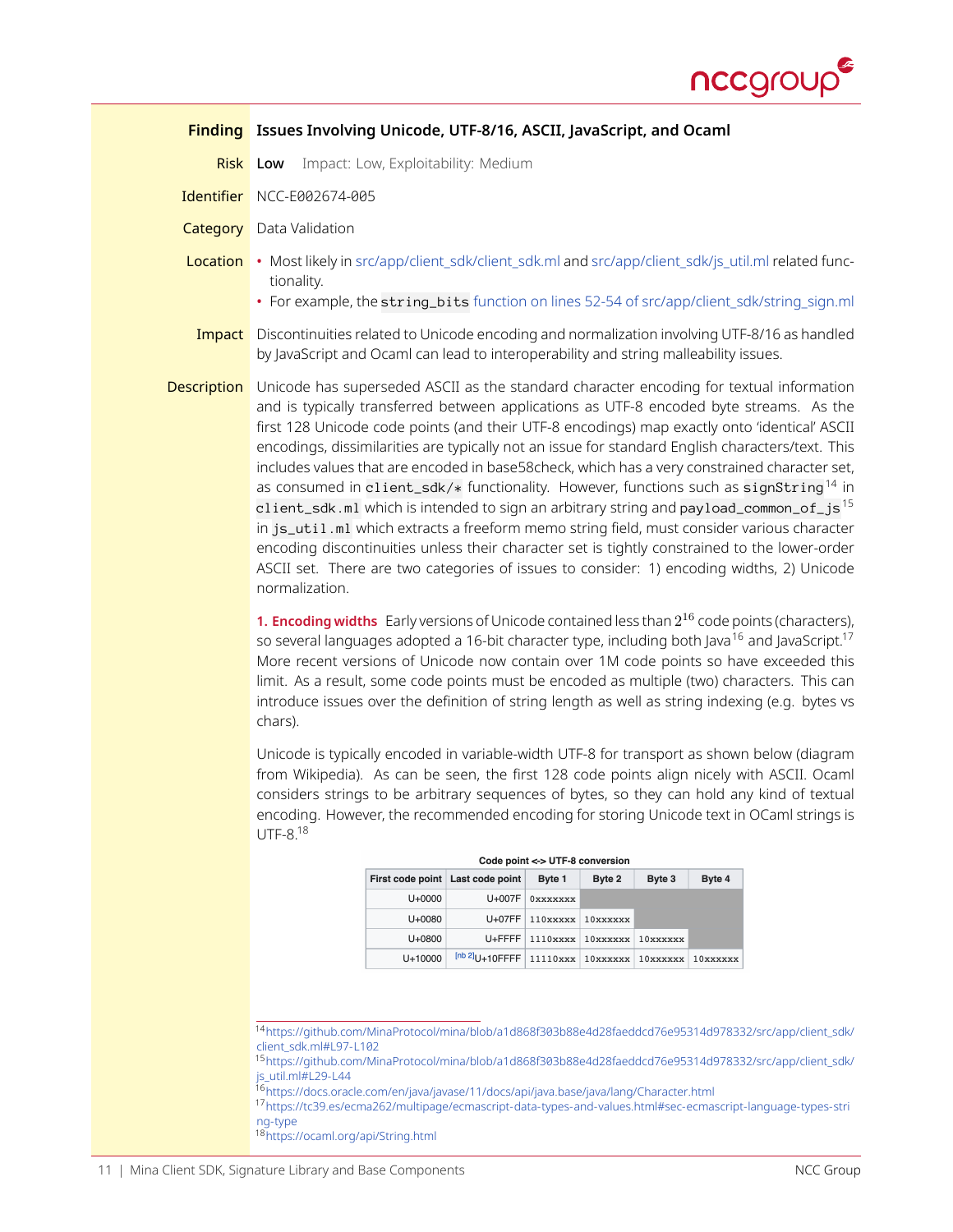

In the context of Mina's client\_sdk, (for example) an external JSON message arrives encoded in UTF-8. This then ultimately becomes a JavaScript string in UTF-16. The latter string is delivered to the Js . to\_string<sup>[19](#page-11-0)</sup> function supplied by js\_of\_ocaml. The source code of this function makes a number of design decisions to handle the variable widths involved while transcoding back to Ocaml and UTF-8.<sup>[20](#page-11-1)</sup>

**2. Unicode normalization** When entering the same logical string, differently encoded Unicode strings may arise from malicious intent or simply the broad range of participating devices, operating systems, locales, languages and applications involved.

Divergent string encoding typically involves characters with accents or other modifiers that have multiple correct Unicode encodings. For example, the Á (a-acute) glyph can be encoded as a single character U+00C1 (the "composed" form) or as two separate characters U+0041 then U+0301 (the "decomposed" form). In some cases, the order of a glyph's combining elements is significant and in other cases different orders must be considered equivalent.<sup>[21](#page-11-2)</sup> At the extreme, the character U+FDFA can be correctly encoded as a single code point or a sequence of up to 18 code points.<sup>[22](#page-11-3)</sup> An identifier may appear identical but in fact be distinct, such as "Bank of Álpha" and "Bank of Álpha". Normalization<sup>[23](#page-11-4),[24](#page-11-5),[25](#page-11-6)</sup> is the process of standardizing string representation such that if two strings are canonically equivalent and are normalized to the same normal form, their byte representations will be the same. Only then can string comparison, ordering and cryptographic operations be relied upon.

In the context of Mina's client\_sdk, the string\_bits function implemented on lines of 52- 54 of string\_sign.ml converts an Ocaml string (encoded in UTF-8) into a list of bits for use in the following derive function. As a result, the normalization issues described above become relevant. Note that Ocaml support for Unicode has been said to be less than robust. The Mina project does include the latest camomile<sup>[26](#page-11-7)</sup> library in  $src/opam$ . export but the in-scope code does not appear to use it. The library's OPAM page indicates that it supports Unicode standard 3.2, while the most recent Unicode standard is  $14.<sup>27</sup>$  $14.<sup>27</sup>$  $14.<sup>27</sup>$ 

### Recommendation The normalization concerns regarding string\_bits described above and the potential for additional instances across the code base are the primary reason for a Low severity finding (rather than Informational). Perform NFKC<sup>[28](#page-11-9)</sup> Unicode normalization on all strings immediately upon receipt, or constrain them to the set of ASCII values.

Beyond that, the primary purpose of this finding is to raise awareness of several issues related to Unicode encoding. The simplest solution is to constrain (and validate) all strings to the set of ASCII values. If a broader range is instead used, differences in encoding and normalization will need to be handled appropriately.

<span id="page-11-1"></span><span id="page-11-0"></span><sup>19</sup>[https://ocsigen.org/js\\_of\\_ocaml/3.7.0/api/js\\_of\\_ocaml/Js\\_of\\_ocaml/Js/index.html#val-to\\_string](https://ocsigen.org/js_of_ocaml/3.7.0/api/js_of_ocaml/Js_of_ocaml/Js/index.html#val-to_string)

<sup>20</sup>[https://github.com/ocsigen/js\\_of\\_ocaml/blob/master/runtime/mlBytes.js#L20-L47](https://github.com/ocsigen/js_of_ocaml/blob/master/runtime/mlBytes.js#L20-L47)

<span id="page-11-2"></span><sup>21</sup><http://unicode.org/reports/tr15/tr15-22.html>

<span id="page-11-3"></span><sup>22</sup><https://www.compart.com/en/unicode/U+FDFA>

<span id="page-11-4"></span><sup>23</sup><https://docs.oracle.com/javase/tutorial/i18n/text/normalizerapi.html>

<span id="page-11-5"></span><sup>24</sup><https://blog.golang.org/normalization>

<span id="page-11-6"></span><sup>25</sup>[https://docs.rs/unicode-normalization/0.1.13/unicode\\_normalization/](https://docs.rs/unicode-normalization/0.1.13/unicode_normalization/)

<span id="page-11-7"></span><sup>26</sup><https://opam.ocaml.org/packages/camomile/>

<span id="page-11-8"></span><sup>27</sup><https://home.unicode.org/announcing-the-unicode-standard-version-14-0/>

<span id="page-11-9"></span><sup>28</sup>See question 2 of <https://unicode.org/faq/normalization.html>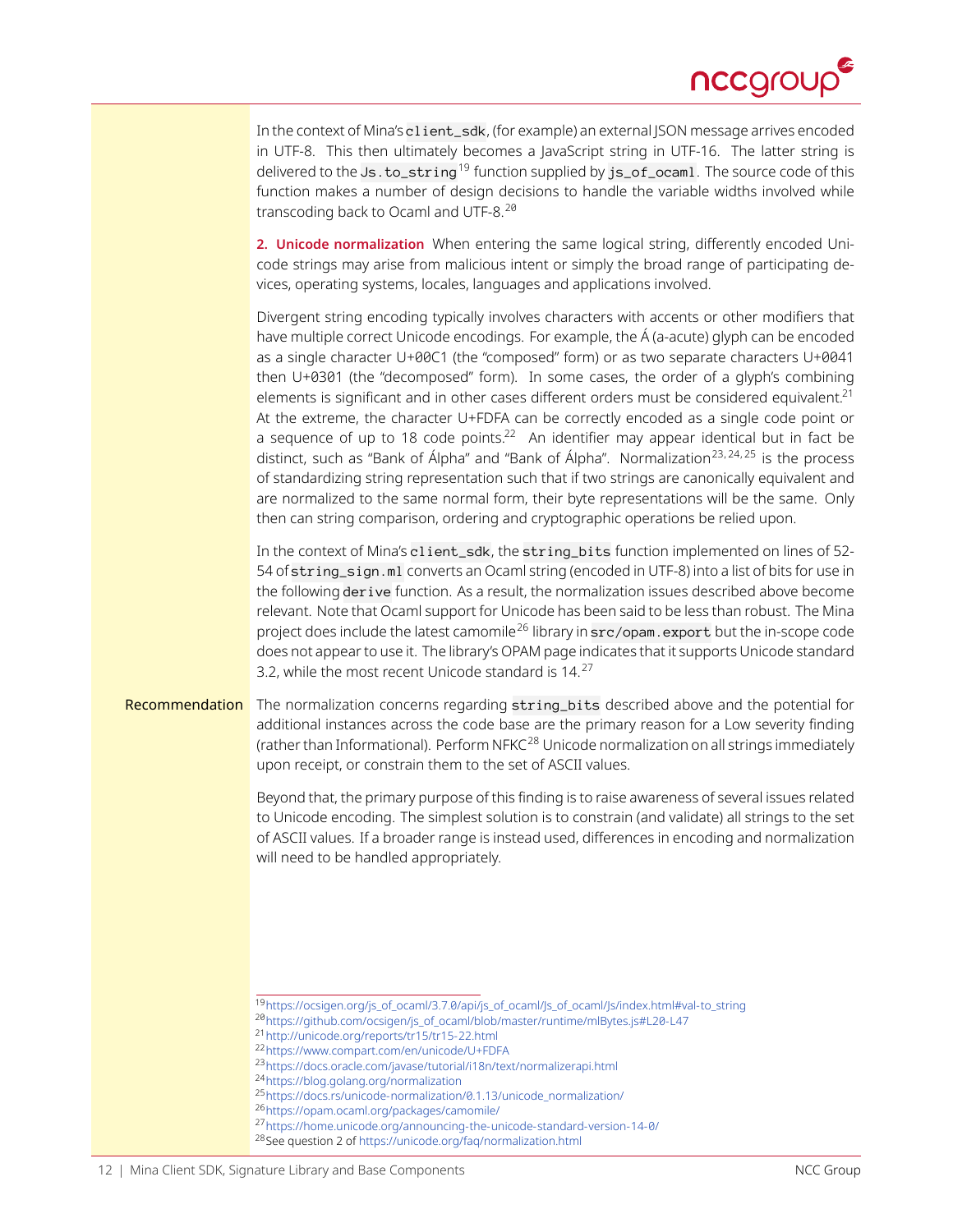

<span id="page-12-0"></span>

|             | Finding Lack of Domain Separation Tags in Random Oracles                                                                                                                                                                                                                                                                                                                                                                                                       |
|-------------|----------------------------------------------------------------------------------------------------------------------------------------------------------------------------------------------------------------------------------------------------------------------------------------------------------------------------------------------------------------------------------------------------------------------------------------------------------------|
|             | Impact: Undetermined, Exploitability: Undetermined<br>Risk Informational                                                                                                                                                                                                                                                                                                                                                                                       |
|             | Identifier NCC-E002674-006                                                                                                                                                                                                                                                                                                                                                                                                                                     |
|             | Category Cryptography                                                                                                                                                                                                                                                                                                                                                                                                                                          |
|             | Location • Multiple instances of Blake2 across the code base (for example)<br>· src/lib/random_oracle/random_oracle.ml                                                                                                                                                                                                                                                                                                                                         |
|             | Impact The lack of domain separation tags in random oracles may impact security proof assumptions<br>and assurances.                                                                                                                                                                                                                                                                                                                                           |
| Description | There are a number of instances of Blake2 used across the code repository along with the<br>random_oracle.ml source file. There does not appear to be any domain separation tags in<br>use, which may impact security proof assumptions and assurances.                                                                                                                                                                                                        |
|             | Cryptographic proofs often rely on the concept of random oracles that are instantiated in<br>practice using hash functions. It is considered best practice to include a domain separation<br>tag on a per-instance prefix when hashing, so that all uses of oracles in various places of the<br>protocols work on inputs from separate domains. This separation is what allows the different<br>proofs in the protocol to be effectively realized in practice. |
|             | As this is somewhat outside of the project scope, it was not investigated in depth and is<br>reported out of caution.                                                                                                                                                                                                                                                                                                                                          |
|             | Recommendation Consider the need for domain separation tags.                                                                                                                                                                                                                                                                                                                                                                                                   |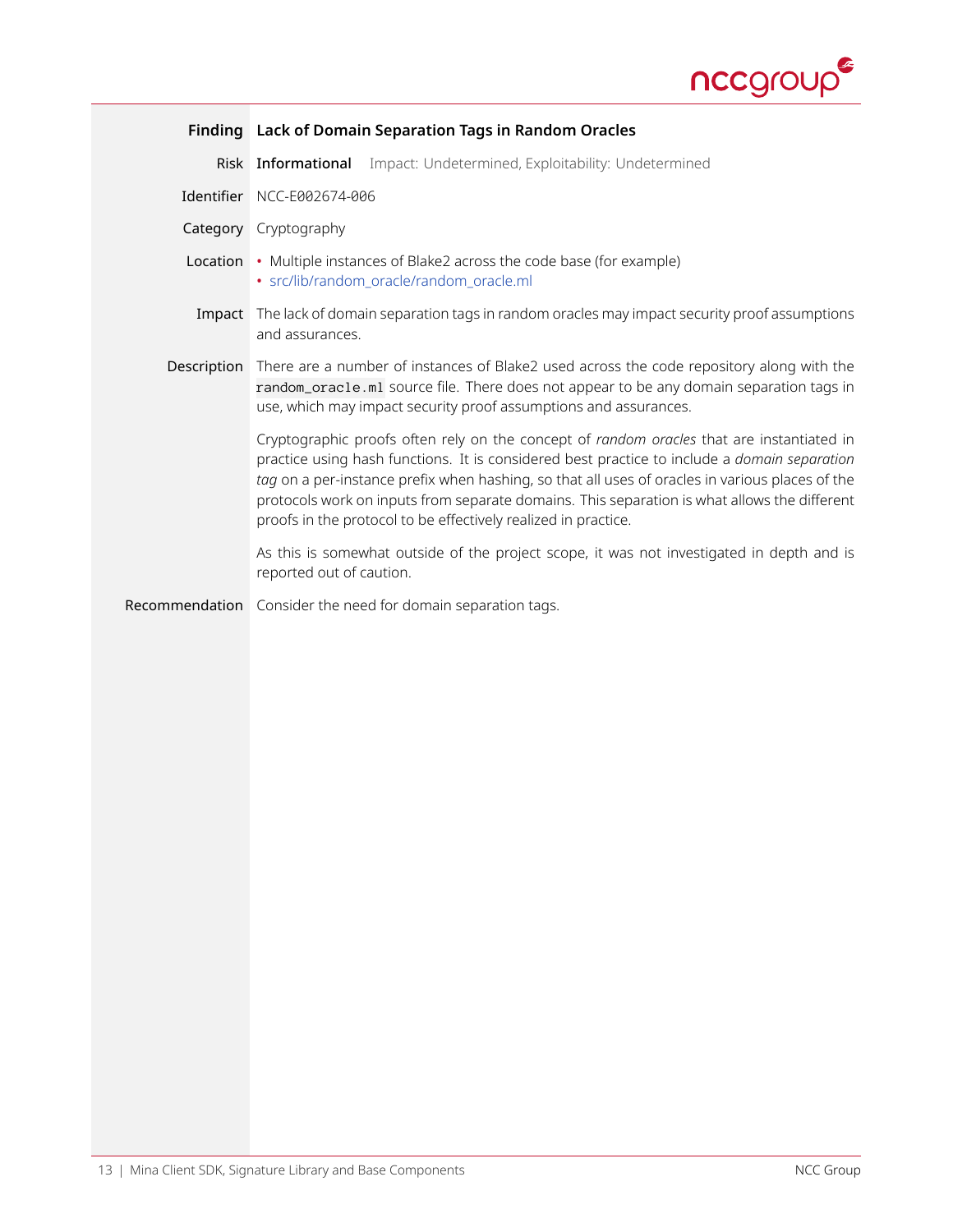

<span id="page-13-0"></span>The following sections describe the risk rating and category assigned to issues NCC Group identified.

### **Risk Scale**

NCC Group uses a composite risk score that takes into account the severity of the risk, application's exposure and user population, technical difficulty of exploitation, and other factors. The risk rating is NCC Group's recommended prioritization for addressing findings. Every organization has a different risk sensitivity, so to some extent these recommendations are more relative than absolute guidelines.

### **Overall Risk**

Overall risk reflects NCC Group's estimation of the risk that a finding poses to the target system or systems. It takes into account the impact of the finding, the difficulty of exploitation, and any other relevant factors.

- **Critical** Implies an immediate, easily accessible threat of total compromise.
- **High** Implies an immediate threat of system compromise, or an easily accessible threat of large-scale breach.
- **Medium** A difficult to exploit threat of large-scale breach, or easy compromise of a small portion of the application.
	- **Low** Implies a relatively minor threat to the application.
- **Informational** No immediate threat to the application. May provide suggestions for application improvement, functional issues with the application, or conditions that could later lead to an exploitable finding.

### **Impact**

Impact reflects the effects that successful exploitation has upon the target system or systems. It takes into account potential losses of confidentiality, integrity and availability, as well as potential reputational losses.

- **High** Attackers can read or modify all data in a system, execute arbitrary code on the system, or escalate their privileges to superuser level.
- **Medium** Attackers can read or modify some unauthorized data on a system, deny access to that system, or gain significant internal technical information.
	- Low Attackers can gain small amounts of unauthorized information or slightly degrade system performance. May have a negative public perception of security.

### **Exploitability**

Exploitability reflects the ease with which attackers may exploit a finding. It takes into account the level of access required, availability of exploitation information, requirements relating to social engineering, race conditions, brute forcing, etc, and other impediments to exploitation.

- **High** Attackers can unilaterally exploit the finding without special permissions or significant roadblocks.
- **Medium** Attackers would need to leverage a third party, gain non-public information, exploit a race condition, already have privileged access, or otherwise overcome moderate hurdles in order to exploit the finding.
	- **Low** Exploitation requires implausible social engineering, a difficult race condition, guessing difficult-toguess data, or is otherwise unlikely.